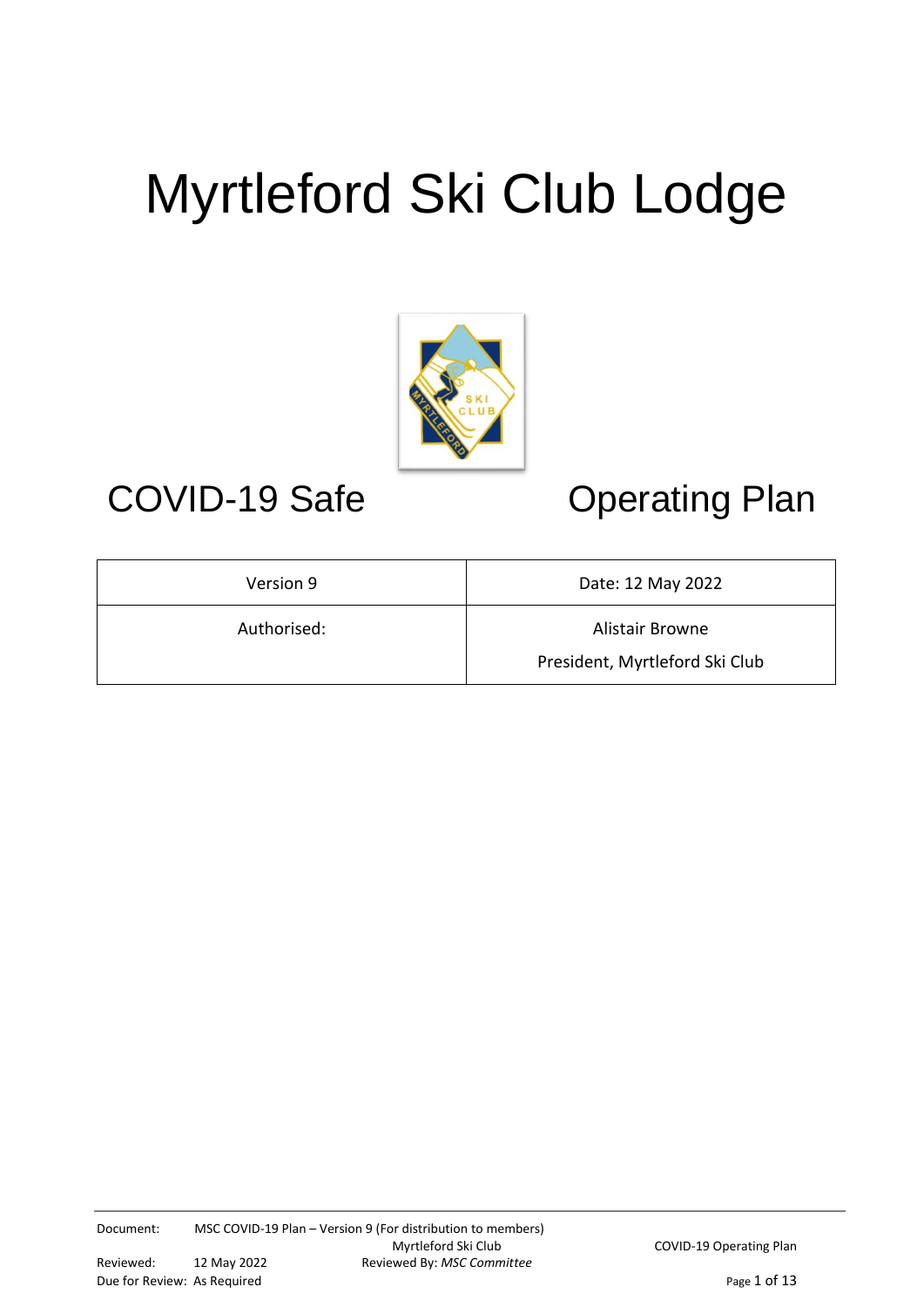#### **CONTENTS**

|                |     | 5.7.3 | $MSC$ $CONID$ 40 Plan. Monsion $Q$ (Four distribution to momentous) |  |  |  |
|----------------|-----|-------|---------------------------------------------------------------------|--|--|--|
|                |     | 5.7.2 |                                                                     |  |  |  |
|                |     | 5.7.1 |                                                                     |  |  |  |
|                | 5.7 |       |                                                                     |  |  |  |
|                | 5.6 |       |                                                                     |  |  |  |
|                | 5.5 |       |                                                                     |  |  |  |
|                |     | 5.4.2 |                                                                     |  |  |  |
|                |     | 5.4.1 |                                                                     |  |  |  |
|                | 5.4 |       |                                                                     |  |  |  |
|                |     | 5.3.2 |                                                                     |  |  |  |
|                |     | 5.3.1 |                                                                     |  |  |  |
|                | 5.3 |       |                                                                     |  |  |  |
|                | 5.2 |       |                                                                     |  |  |  |
|                | 5.1 |       |                                                                     |  |  |  |
| 5              |     |       |                                                                     |  |  |  |
|                | 4.5 |       |                                                                     |  |  |  |
|                |     | 4.4.2 |                                                                     |  |  |  |
|                |     | 4.4.1 |                                                                     |  |  |  |
| 4.4            |     |       |                                                                     |  |  |  |
|                | 4.3 |       |                                                                     |  |  |  |
|                | 4.2 |       |                                                                     |  |  |  |
|                | 4.1 |       |                                                                     |  |  |  |
| 4              |     |       |                                                                     |  |  |  |
|                |     | 3.4.2 |                                                                     |  |  |  |
|                |     | 3.4.1 |                                                                     |  |  |  |
|                | 3.4 |       |                                                                     |  |  |  |
| 3.3            |     |       |                                                                     |  |  |  |
|                | 3.2 |       |                                                                     |  |  |  |
|                | 3.1 |       |                                                                     |  |  |  |
| 3              |     |       |                                                                     |  |  |  |
| $\overline{2}$ |     |       |                                                                     |  |  |  |
|                | 1.4 |       |                                                                     |  |  |  |
|                | 1.3 |       |                                                                     |  |  |  |
|                | 1.2 |       |                                                                     |  |  |  |
|                | 1.1 |       |                                                                     |  |  |  |
| $\mathbf{1}$   |     |       |                                                                     |  |  |  |

Page 2 of 13

COVID-19 Operating Plan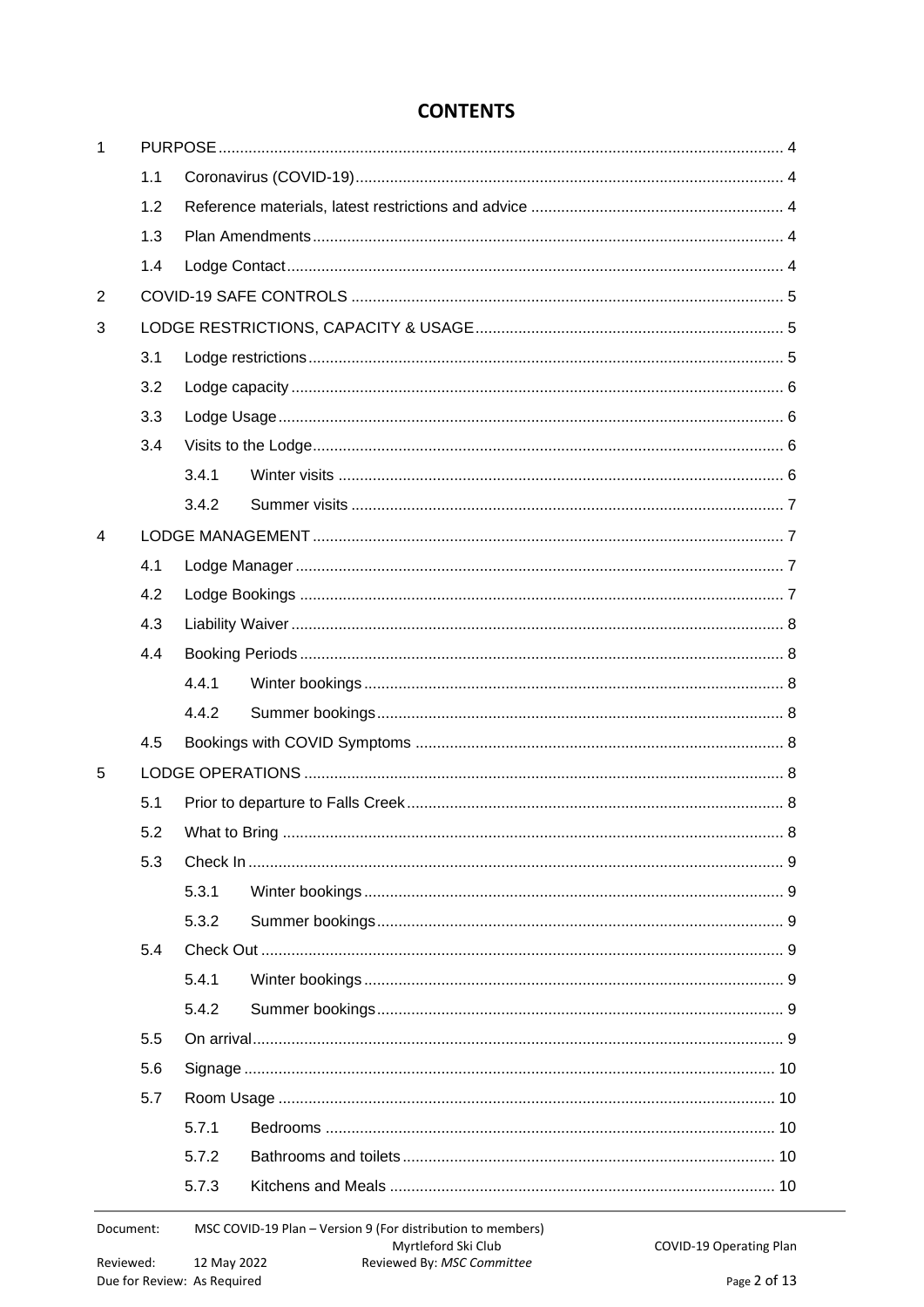|                |     | 5.7.4 |  |  |
|----------------|-----|-------|--|--|
|                |     | 5.7.5 |  |  |
| 6              |     |       |  |  |
|                | 6.1 |       |  |  |
|                | 6.2 |       |  |  |
|                |     | 6.2.1 |  |  |
|                |     | 6.2.2 |  |  |
|                |     | 6.2.3 |  |  |
|                | 6.3 |       |  |  |
|                |     | 6.3.1 |  |  |
|                |     | 6.3.2 |  |  |
|                |     | 6.3.3 |  |  |
| $\overline{7}$ |     |       |  |  |
|                | 7.1 |       |  |  |
|                | 7.2 |       |  |  |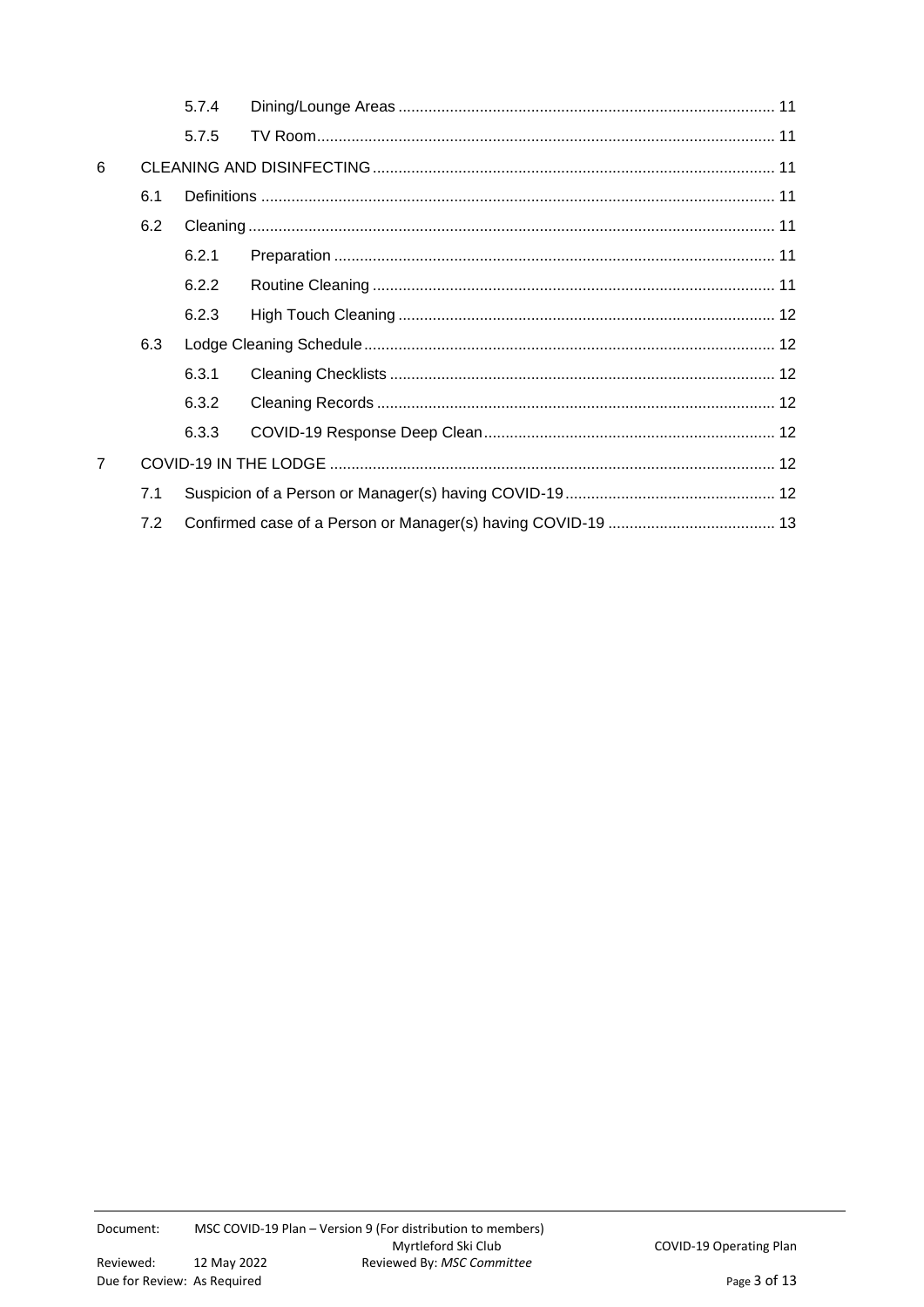#### <span id="page-3-0"></span>**1 PURPOSE**

The Myrtleford Ski Club owns and operates a Ski Lodge located at Falls Creek. The Club provides accommodation services to its members, their families and guests throughout the year. The Club is governed by a Committee which is elected by its members.

This COVID-19 Safe Operating Plan (CSOP) has been prepared in response to the Coronavirus COVID-19 pandemic. This plan details how the Club will introduce a range of controls, in addition to its normal operations, to minimise the health and safety risks to persons who stay in the Lodge while COVID-19 restrictions remain in force.

The Plan will be reviewed and updated from time-to-time by the Committee in response to new directions and guidelines issued by the Government. The requirements of this Plan will also apply to persons who stay at the Lodge until risks from the pandemic are brought under control and Government restrictions are relaxed.

#### <span id="page-3-1"></span>**1.1 Coronavirus (COVID-19)**

COVID-19 is a highly infectious disease which is easily transmitted from person to person throughout the population. To minimise the spread of this disease it is necessary to put in place procedures to minimise opportunities for transmission and to ensure everyone is aware of these procedures and complies with them.

#### <span id="page-3-2"></span>**1.2 Reference materials, latest restrictions and advice**

This plan has been prepared in accordance with Victorian Government directions and guidelines in place at the time of writing.

#### <span id="page-3-3"></span>**1.3 Plan Amendments**

This CSOP will be revised as required to respond to further restrictions, or easing of restrictions, by the Victorian Department of Health and Human Services (DHHS) and other relevant Government departments.

No changes are to be made to these guidelines or the Club's operations without the written direction of the Committee. The Committee will continue to remain up to date with any change to directions and guidance and will approve any amendments if they believe they are appropriate.

#### <span id="page-3-4"></span>**1.4 Lodge Contact**

Lodge Managers Phone: 0484 004 331 or 03 5758 3283 Email: managers@myrtlefordskiclub.com

MSC COVID-19 Liaison Officer Scott Walter – 0484 004 331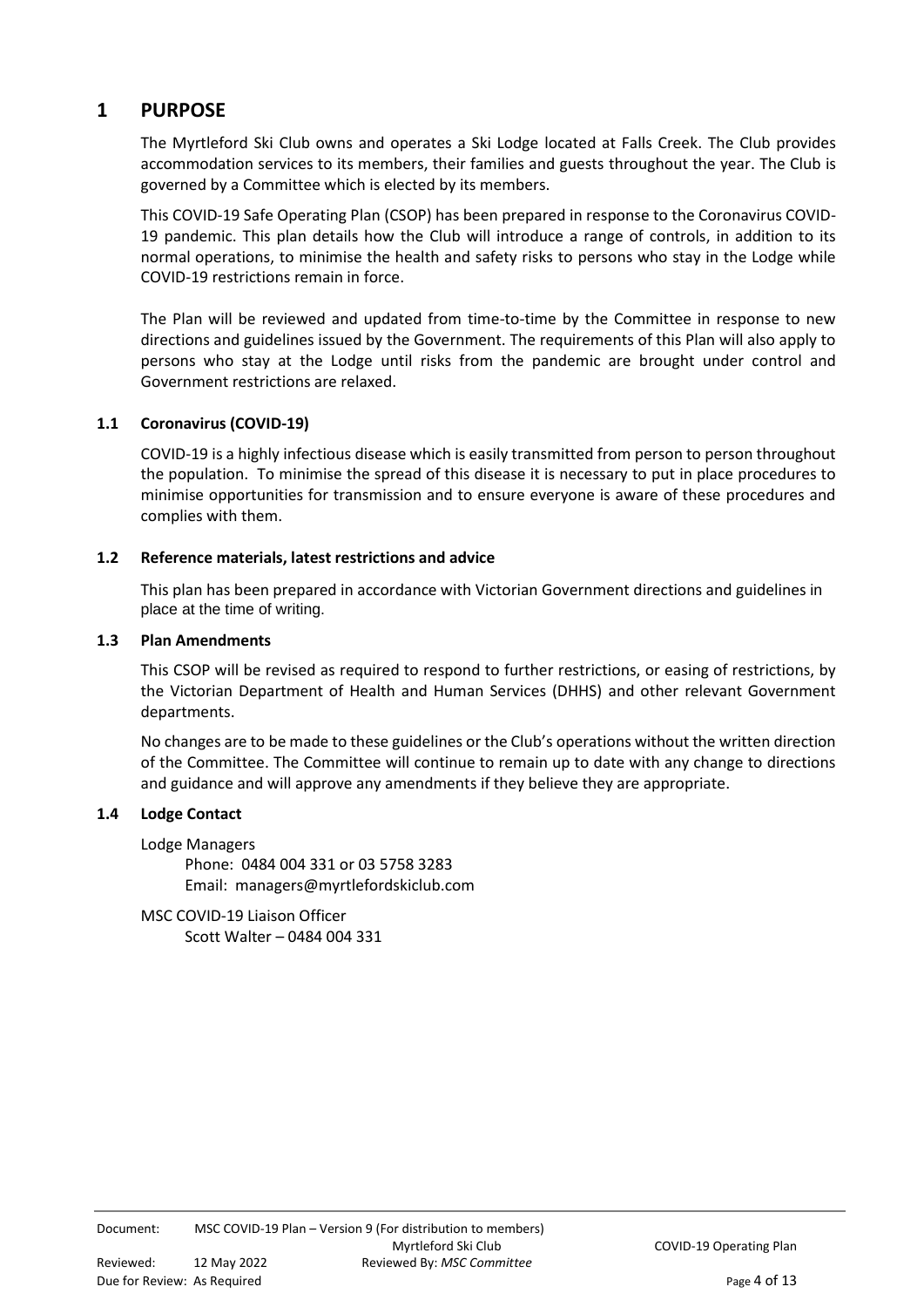### <span id="page-4-0"></span>**2 COVID-19 SAFE CONTROLS**

In support of Government guidelines and directions the Committee has identified the following actions which all members and guests are required to follow while within the Lodge:

#### **- Vaccination**

- **-** Persons staying at or visiting the Myrtleford Ski Club should be fully vaccinated as per Government requirements.
- **- Maintain good personal hygiene**
	- **-** Wash hands regularly and thoroughly with warm water.
	- **-** Carry a face mask and if you have any symptoms wear a face mask. Government guidelines specify when face masks must be worn, including while experiencing any symptoms of COVID-19.
	- **-** Disinfect hands regularly.
	- **-** Cover mouth with elbow when coughing or sneezing.
	- **-** Stay at home if you feel unwell.
- **- Undertake cleaning & disinfecting**
	- **-** Regularly clean and disinfect high touch areas
	- **-** Keep your bedrooms clean
	- **-** Thoroughly clean and disinfect common areas as scheduled
- **- Close contacts are defined as per Government Guidelines**
	- **-** Please note that Rapid Antigen Tests are not provided by the Club. Guests must supply their own tests and an inability to do so may mean Guests need to vacate the Lodge immediately.
- **- Lodge Closure**
	- **-** Should the Victorian Government announce, "a lockdown" (or similar restriction), which limits travel to or accommodation at Falls Creek, the Lodge will be closed in accordance with these Government directives to members and guests, even if they have an existing booking. Members and guests who are already staying at the Lodge before the Lockdown is set, must follow the directions set out by the Government.
	- **-** If our Lodge Managers or any Guest test positive to COVID-19, the Lodge may be closed until further notice.

The Committee recommends that persons planning to stay at or use the Lodge who fall into the vulnerable category defined in current COVID-19 guidelines - those aged 65 years or over with one or more chronic medical conditions and all those 70 years or over - do not visit the Lodge. *Please note this is a recommendation and does not prevent those members in these vulnerable categories from staying at or using the Lodge if, having considered the risks, they choose to do so.*

While the Committee has taken all care in developing this COVID Safe Plan, persons planning to stay at or use the Lodge should also check all relevant Government resources to ensure that they comply with current guidelines and restrictions.

#### <span id="page-4-1"></span>**3 LODGE RESTRICTIONS, CAPACITY & USAGE**

#### <span id="page-4-2"></span>**3.1 Lodge restrictions**

From time-to-time Government restrictions related to COVID-19 will impact on the operations of the Lodge and, more generally, Falls Creek. The Lodge is required to operate in accordance with any Government directives. It is likely that these directives may impact on members and guests either staying or intending to stay at the Lodge.

In this regard the Committee has determined that: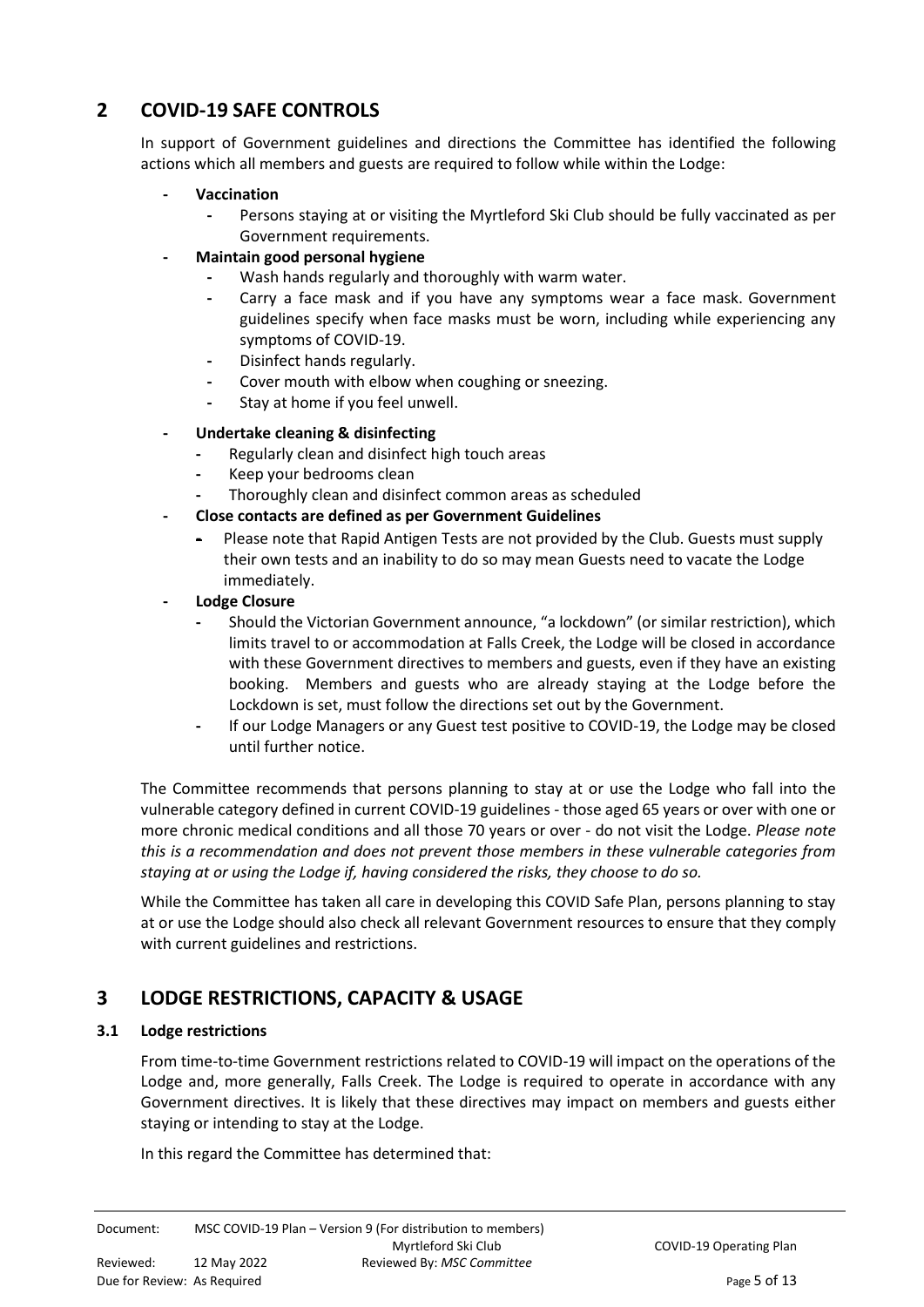- Members and guests staying at the Lodge at the time of a "lockdown" or announcement of any COVID-19 related restrictions are permitted to stay at the Lodge until the end of their booking. However, the Committee **recommends** that members and guests should depart the Lodge as soon as possible, subject to weather conditions and Government restrictions. In such cases members and guests will receive a refund on the unused portion of their booking.
- Members and Guests staying at the Lodge may be asked to vacate in the event of a positive COVID-19 case.
- Members and guests not staying at the Lodge or within the Falls Creek precinct at the time of the announcement of a "lockdown" or other restrictions (including Lodge closure due to a positive case) should not travel to or attempt to travel to the Lodge.
- Members and guests not staying at the Lodge or within the Falls Creek precinct at the time of the announcement of any restriction, closure or "lockdown" will not be permitted to enter the Lodge and no new bookings, or changes to existing bookings, will be accepted.
- Members and guests with bookings but are unable to stay at the Lodge due to "lockdown", Lodge closure or other COVID-19 restrictions will receive a full refund on their booking.

#### <span id="page-5-0"></span>**3.2 Lodge capacity**

The Committee may decide to limit Lodge capacity further based on any new restrictions. Any restrictions will apply to the building, and to each of the rooms and areas within it considering social distancing requirements and other factors as specified by Government applicable at the time of booking or intended stay at the Lodge.

**In all cases, the Lodge managers have the absolute discretion to reject a booking or deny entry to the Lodge to a person(s) considering Government COVID-19 directives applicable at that time (for example, persons from Government defined "restricted areas" or "hot-spots" will not be permitted to book or stay at the Lodge). During a Government announced "lockdown" members and guests without an existing booking covered by the "lockdown" period are not permitted into the Lodge.**

#### <span id="page-5-1"></span>**3.3 Lodge Usage**

Members or guests are not permitted to visit the Lodge if any of the following apply:

- They have been infected with COVID-19 and have not recovered and are not clear of the infection.
- They have been or recently returned from overseas and have not been through the required quarantine/isolation period and have not tested negative for COVID-19.
- They are subject to a quarantine notice, self-isolation notice or similar.
- They have or may have been in contact with a known infected person and have not tested negative for COVID-19.
- They are unwell and/or are showing symptoms of COVID-19 and have not tested negative or those test results are not yet available.
- Their principal place of residence is inside a "restricted area" or other "hot-spot" as defined by the Government.

All persons using the Lodge must be vaccinated, as required by the Government, as a condition of entry.

#### <span id="page-5-2"></span>**3.4 Visits to the Lodge**

#### <span id="page-5-3"></span>**3.4.1 Winter visits**

#### • **The Lodge will be open for day visits.**

• Contractors and other workers are permitted to undertake required works but must contact the Lodge Managers prior to entering the Lodge.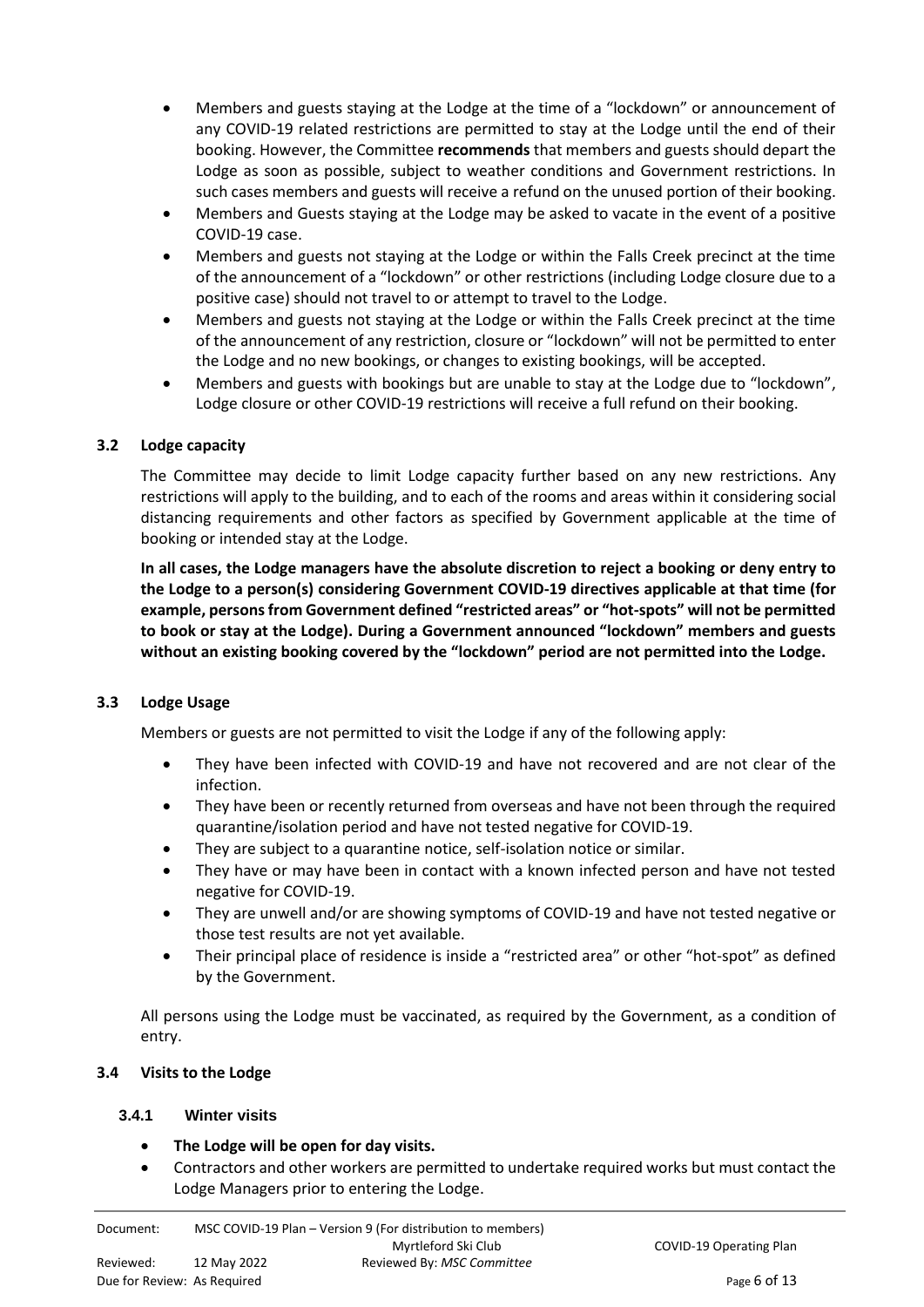- People delivering food or other items for persons staying at the Lodge may enter the Lodge.
- Members and guests staying at the Lodge during winter should advise the Lodge managers of their expected time of arrival.

#### <span id="page-6-0"></span>**3.4.2 Summer visits**

- **The Lodge will be open for day visits.**
- Contractors and other workers are permitted to undertake required works but must contact the Lodge Managers prior to entering the Lodge.
- People delivering food or other items for persons staying at the Lodge may enter the Lodge.
- Members and guests staying at the Lodge during summer should advise the Lodge managers of their expected time of arrival.

#### <span id="page-6-1"></span>**4 LODGE MANAGEMENT**

#### <span id="page-6-2"></span>**4.1 Lodge Manager**

The Committee has appointed a Lodge Manager to oversee the operations of the Lodge.

- The Manager is responsible for the daily operations of the Lodge including:
	- **-** Overall responsibility for the management and implementation of the CSOP.
	- **-** Lodge inductions and explanation of the CSOP to members and guests.
	- **-** Rostering tasks (cleaning, garbage removal, etc).
	- **-** Ensuring cleaning is completed as required.
	- **-** Maintaining supplies of cleaning, sanitising and signage products.
	- **-** Managing heating and ventilation to maximise the introduction of fresh air.

**In addition to the obligations imposed on the Lodge Manager(s) under this plan, the Lodge Manager(s) are empowered to ensure the requirements of this Plan imposed on persons staying at the Lodge are observed.** 

The Committee expects that persons staying at the Lodge will fully co-operate with the Manager(s) to ensure the smooth running of the Lodge and the implementation of the COVID-19 requirements.

**If the Lodge Manager(s) determines that a person's behaviour is unacceptable and not in compliance with the Club's COVID-19 plan, the Lodge Manager(s) may refuse continued accommodation for that person(s) and require that person(s) to leave the Lodge the following day, if weather/access conditions permit. There will be no refund of accommodation and the matter will be considered by the Committee, to determine if further action should be taken.**

**The Lodge Manager(s) is required to take reasonable steps to prevent entry of unvaccinated persons or persons who choose to not disclose their vaccination status. If a customer is unable to provide acceptable proof of vaccination, the Lodge manager(s) can ask the person to leave the premises. If the person refuses or the situation escalates, the Lodge manager(s) can notify the police. Further, in such cases no refund will be payable to a person who is unvaccinated.**

In the event the Lodge manager(s) work for different employers across other premises, they must document and record this information.

#### <span id="page-6-3"></span>**4.2 Lodge Bookings**

• Bookings will only be accepted through the Managers who will determine if they can be fulfilled in accordance within Lodge capacity and the Club's Standing Rules determined by the Committee.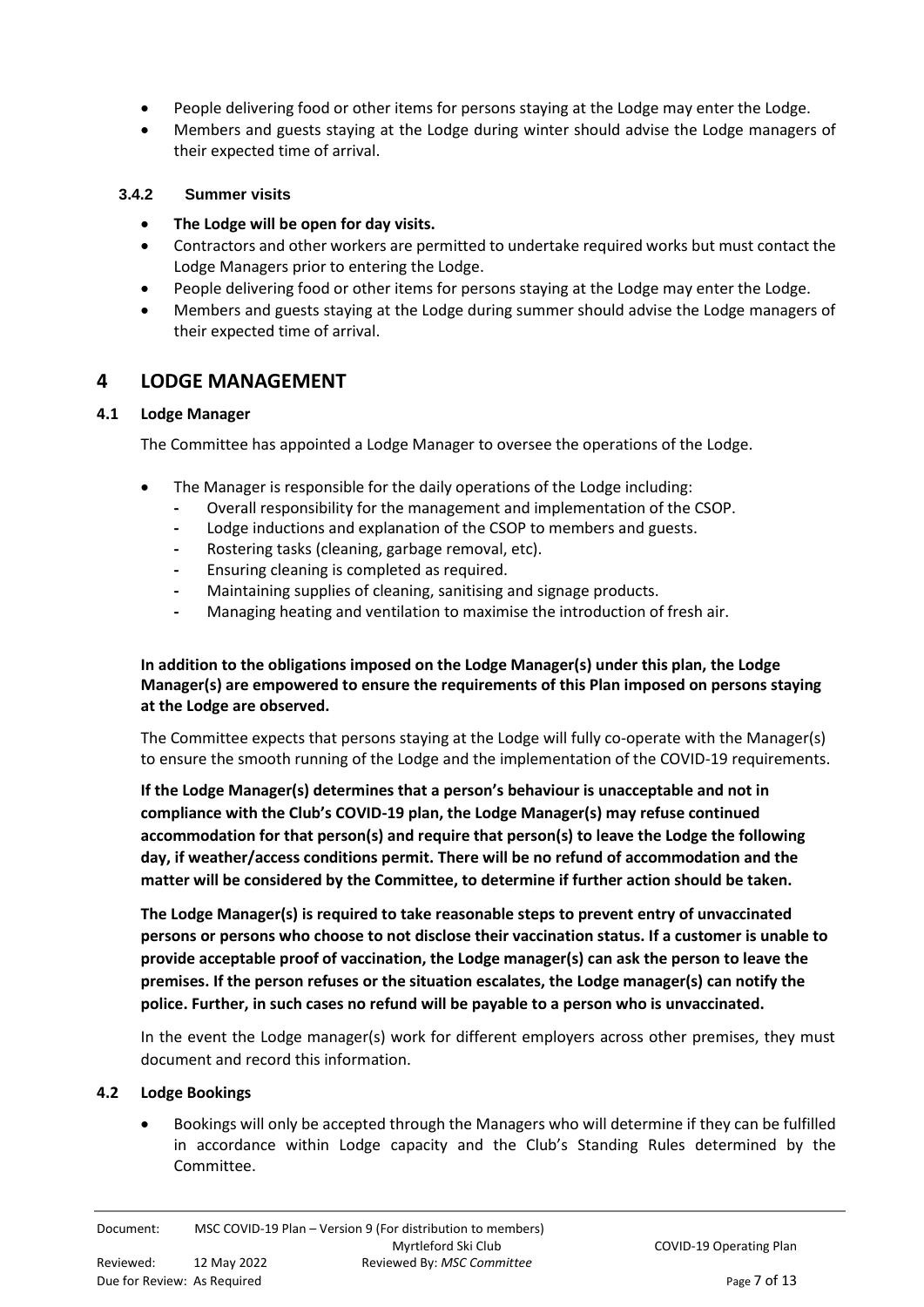- The Managers will provide each family or group making the booking with an electronic copy of this CSOP. The information provided will outline the requirements of the CSOP and how it will apply to them during their stay at the Lodge including:
	- **-** arrival/departure times,
	- **-** guest supplied items,
	- **-** cleaning protocols,
	- **-** shared duties,
	- **-** catering requirements and lodge supplied items.
- All persons must be vaccinated as a condition of entry.

#### <span id="page-7-0"></span>**4.3 Liability Waiver**

The Committee has determined that it is unable to accept the risk of people contracting COVID-19 within the Lodge, and that persons staying at the Lodge must accept this risk by reading and agreeing to the required Liability Waiver which will be on display at the entrance to the Lodge and on our website.

Attendance at the Lodge signifies acceptance of the terms of the waiver.

#### <span id="page-7-1"></span>**4.4 Booking Periods**

#### <span id="page-7-2"></span>**4.4.1 Winter bookings**

The Lodge will be open for bookings throughout winter with no restrictions on booking periods other than restrictions outlined in Section 3 above, the Club's Standing Rules relating to winter bookings and, relevant Government restrictions.

Members and guests staying at the Lodge during winter MUST advise the Lodge managers of their expected time of arrival.

#### <span id="page-7-3"></span>**4.4.2 Summer bookings**

The Lodge will be open for bookings throughout summer with no restrictions on booking periods other than restrictions outlined in Section 3 above, the Club's Standing Rules relating to summer bookings and, relevant Government restrictions.

Members and guests staying at the Lodge during summer MUST advise the Lodge managers of their expected time of arrival.

#### <span id="page-7-4"></span>**4.5 Bookings with COVID Symptoms**

Persons exhibiting any COVID-19 symptoms prior to check in are unable to enter the Lodge.

Persons with a booking and who exhibit COVID-19 symptoms prior to arrival are to contact the Managers to cancel their booking and **obtain a full refund**.

#### <span id="page-7-5"></span>**5 LODGE OPERATIONS**

#### <span id="page-7-6"></span>**5.1 Prior to departure to Falls Creek**

- Persons staying at the Lodge must undertake a symptoms self-assessment and confirm no person in the booking has a high temperature or any signs of being unwell prior to departure.
- Persons staying at the Lodge must confirm they have not been required to undergo quarantine by the DHHS due to close contact with a confirmed case of COVID-19.

#### <span id="page-7-7"></span>**5.2 What to Bring**

• Your own face mask(s).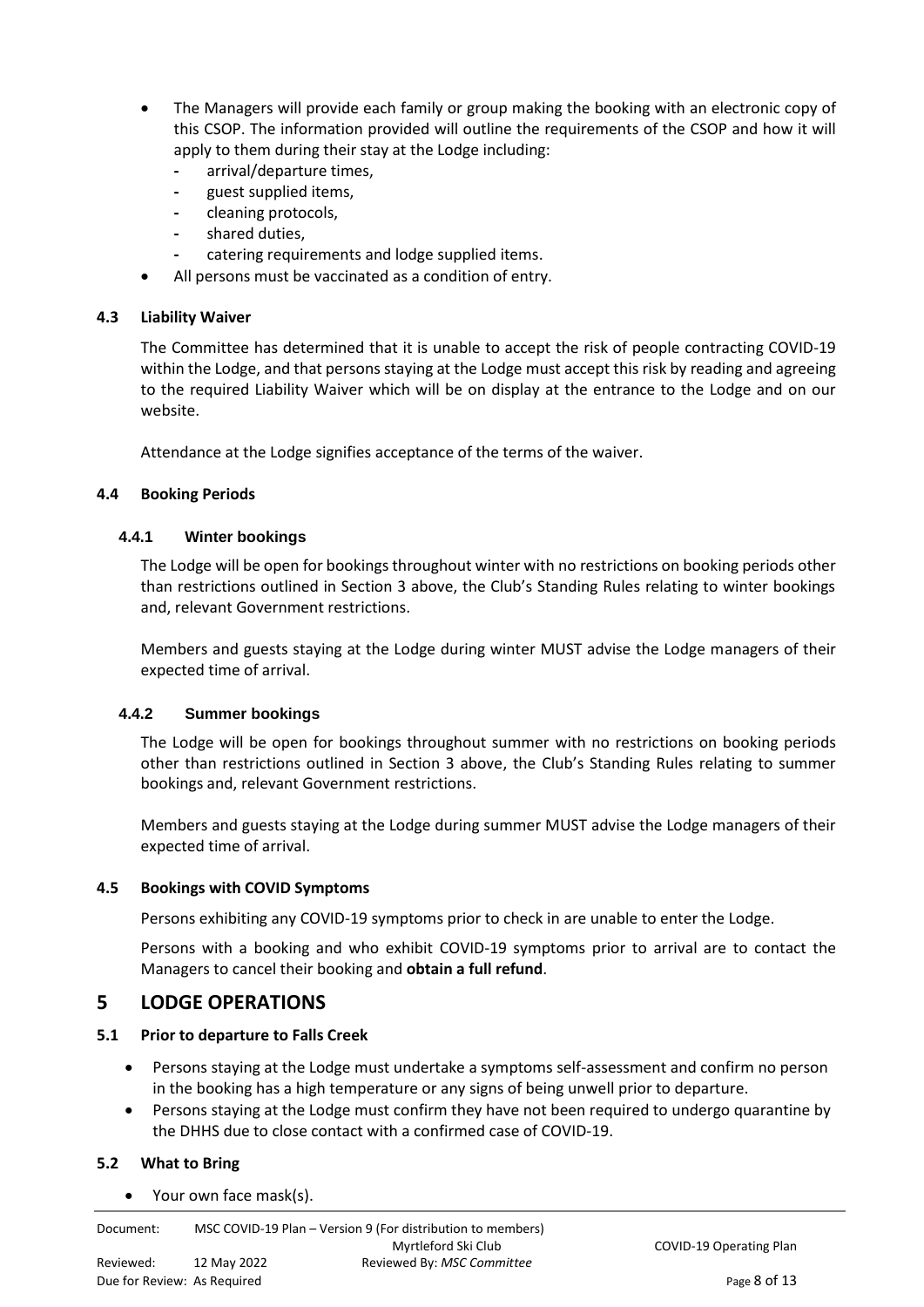- Your own hand sanitiser.
- Rapid Antigen Tests.
- Pre-prepared food, as much as possible, to minimise kitchen use.

#### <span id="page-8-0"></span>**5.3 Check In**

#### <span id="page-8-1"></span>**5.3.1 Winter bookings**

- Check in can occur from 2pm so please advise the Manager of your expected arrival time so that the Manager can ensure that your room(s) is ready.
- Persons arriving before 2pm may be unable to access the Lodge until your room is ready.
- Members/guests who are delayed beyond 9pm should contact the Managers to agree on an arrival time.
- All persons must be fully vaccinated as mandated by Government requirements.

#### <span id="page-8-2"></span>**5.3.2 Summer bookings**

- Check in can occur from 2pm please advise the Manager of your expected arrival time so that the Manager can ensure that your room(s) is ready.
- Persons arriving before 2pm may be unable to access the Lodge until your room is ready.
- Members/guests who are delayed beyond 9pm should contact the Managers to agree on an arrival time.
- All persons must be fully vaccinated mandated by Government requirements.

#### <span id="page-8-3"></span>**5.4 Check Out**

#### <span id="page-8-4"></span>**5.4.1 Winter bookings**

- **Persons must depart the lodge with all luggage no later than 10am on the day of departure**.
	- o Persons **must** vacate and clean their assigned room and bathroom/toilet by 10am on the day of departure.
	- o Persons are **must** remove all food items from allocated cupboards and refrigerator by 10am on the day of departure. Please do not leave anything for communal use and ensure allocated refrigerator and cupboard are cleaned.

#### <span id="page-8-5"></span>**5.4.2 Summer bookings**

#### • **Persons must depart the lodge with all luggage by midday on the day of departure**.

- o Persons **must** vacate and clean their assigned room and bathroom/toilet by midday on the day of departure.
- o Persons are **must** remove all food items from allocated cupboards and refrigerator by midday on the day of departure. Please do not leave anything for communal use and ensure allocated refrigerator and cupboard are cleaned.

#### <span id="page-8-6"></span>**5.5 On arrival**

- All persons must be vaccinated as a condition of entry.
- The Manager will provide occupants with an induction to the Lodge, if required for guests, and explain each element of the CSOP.
- Your room will be allocated by the Lodge Manager(s).
- Check the cleanliness of your allocated room before use. If in doubt, clean it again yourself.

**Please Note:** Although persons departing the Lodge should have cleaned the room and bathroom/toilet before leaving, we would like arriving persons to satisfy themselves that these facilities have been suitably cleaned for their use.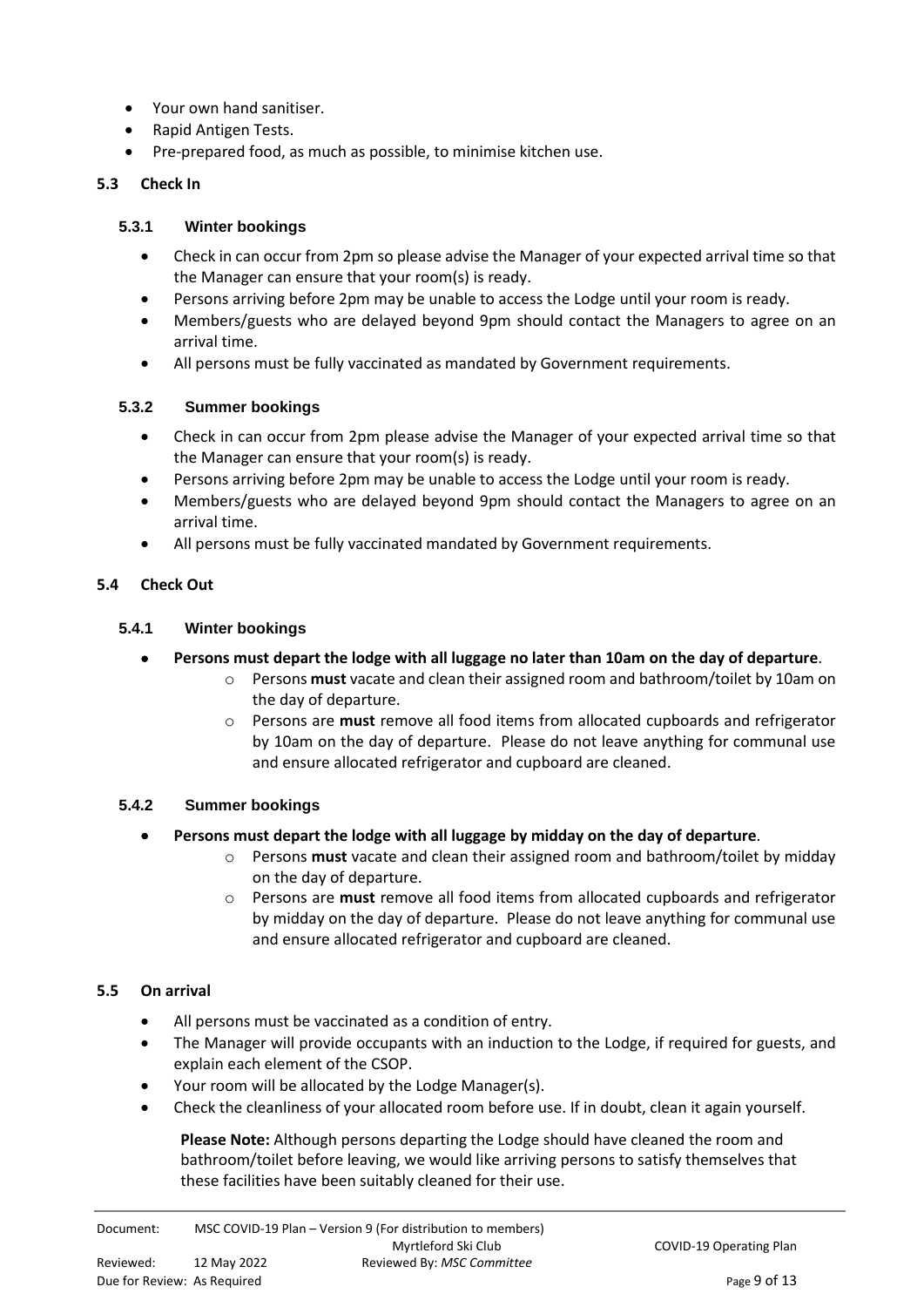#### <span id="page-9-0"></span>**5.6 Signage**

Signage, based on Government guidelines, has been installed throughout the Lodge to assist in educating and reminding people of their responsibilities.

#### <span id="page-9-1"></span>**5.7 Room Usage**

#### <span id="page-9-2"></span>**5.7.1 Bedrooms**

#### **Occupancy**

- Bedroom occupancy will be determined at the time of booking and **no changes** are to be made without approval from the Managers, at their discretion.
- Bedrooms must only be occupied by the people who have booked them.
- Signage will be installed within each bedroom advising to regularly wash hands with soap and water for 20 seconds.
- On the day of departure, occupants are required to clean and disinfect their rooms in accordance with the cleaning guidelines and checklist.

#### **Linen**

- The Lodge supplies pillows and pillow covers, mattress and pillow protectors, bed linen, doona covers and doonas.
- Persons staying at the Lodge are required to bring towels.
- On the day of departure, persons staying at the Lodge are to remove bed linen, pillow and doona covers and place these items in a bag for laundering. Bedding should be carefully removed, not shaken and placed in the laundry bags provided.
- Laundry bags are to be placed outside of the laundry door.

#### **Lodge Manager Check**

- Following departure, the Manager will undertake a cleaning inspection to check that all tasks have been completed.
- If occupants do not clean and disinfect their room as required, the Manager may arrange for the room to be thoroughly cleaned prior to the next check-in, and charge the responsible guests accordingly.

#### <span id="page-9-3"></span>**5.7.2 Bathrooms and toilets**

• Guests are required to clean and disinfect their bathroom/toilet daily and on departure, in accordance with the cleaning guidelines and checklist.

#### <span id="page-9-4"></span>**5.7.3 Kitchens and Meals**

- Persons staying at the Lodge are encouraged to bring pre-prepared meals or arrange take away to minimise use of the kitchen.
- Hand sanitiser and disposable gloves are available for use within the kitchen area.
- Prior to commencement of cooking the station/area is to be wiped down with a disinfectant wipe.
- All cooking utensils are to be either washed and sterilised during/after meal preparation, or placed in the dishwasher, or set aside for washing promptly after the meal is finished.
- When the meal has been served, the bench surfaces are to be immediately cleaned and wiped with approved disinfectant wipes.
- On completion of the meal, all remaining dishes and cooking equipment are to be rinsed and washed in dishwasher for washing.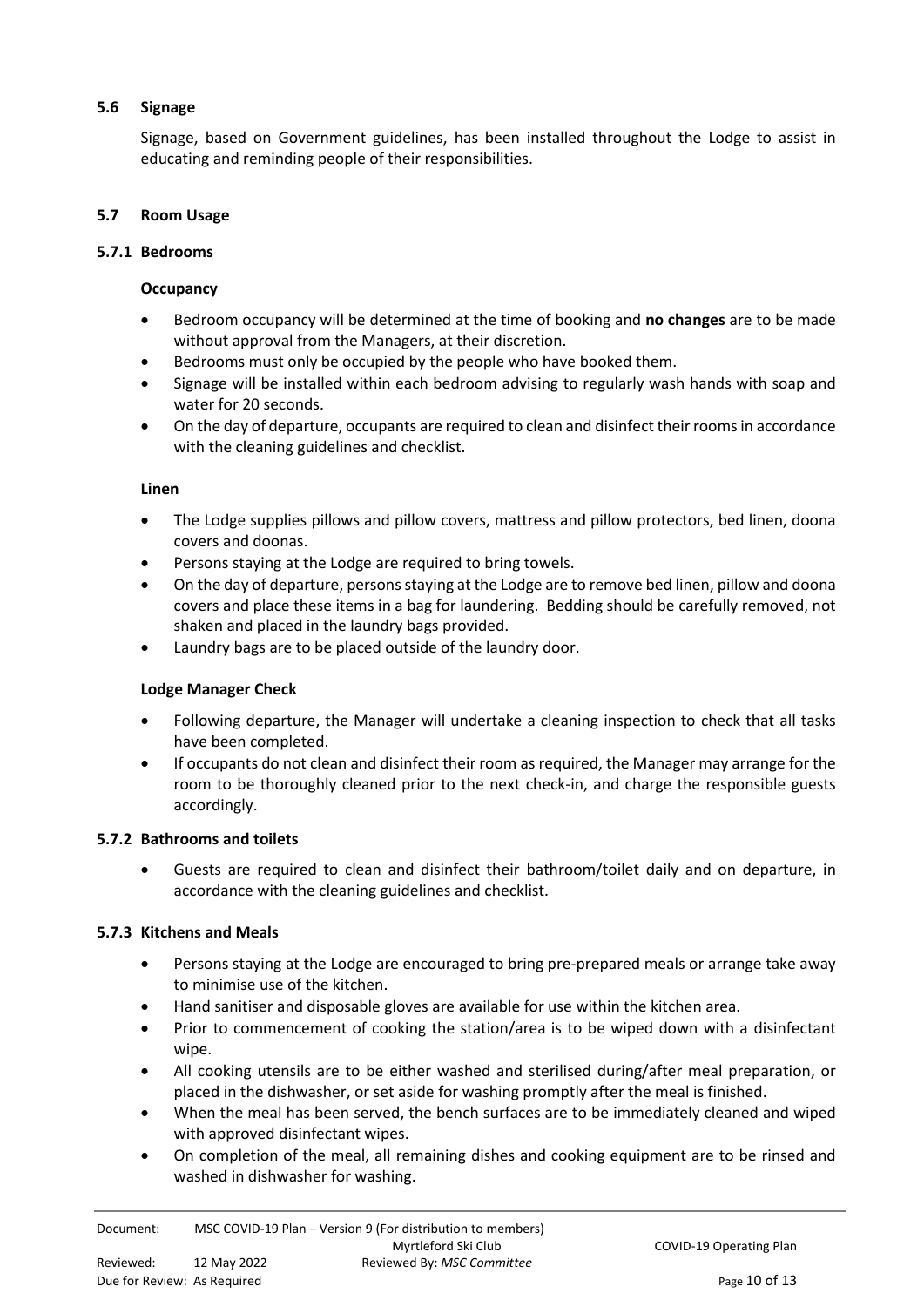Persons staying at the Lodge must only use the pantry shelves and fridge/freezer spaces allocated to their bedroom.

#### <span id="page-10-0"></span>**5.7.4 Dining/Lounge Areas**

- Hand sanitiser is available within the dining area.
- The tables are configured and spaced to achieve social distancing.
- Tables, chairs, bench seats are to be wiped down with a disinfectant wipe immediately following any spillage and/or after dining has concluded.

#### <span id="page-10-1"></span>**5.7.5 TV Room**

- Hand sanitiser is available within the TV room.
- Seats and tables will be configured and spaced to achieve social distancing.

#### <span id="page-10-2"></span>**6 CLEANING AND DISINFECTING**

Cleaning and disinfecting is a critical control, and these protocols have been developed to minimise the risk of contamination of surfaces based on Government guidelines.

#### <span id="page-10-3"></span>**6.1 Definitions**

- **Cleaning.** Uses detergents to physically remove germs, dirt and organic matter from surfaces. Cleaning does not kill germs, but reduces the amount that can be transmitted.
- **Disinfecting & sanitising**. Uses chemicals to kill germs on surfaces. It is important to clean before disinfecting, because organic matter and dirt can reduce the ability of disinfectants to kill germs.
- **Wipe Down.** Means using a disposable disinfectant wipe to wipe down a surface before discarding the wipe. This includes:
	- **-** Bathrooms. Wipe down all hard surfaces, including tiles and splash backs, vanities, bench top & taps, mirrors, toilet cisterns, seats and covers, shower screens and shower taps.
	- **-** Kitchens. Wipe down all hard surfaces including tiles and splash backs, bench top, sinks & taps, cupboards and handles, appliances including stoves, ovens, fridges etc.
- **2-in-1 Cleaning and Disinfecting.** A physical clean using a combined detergent and 1,000 ppm bleach solution (2-in-1 clean) made up daily from a concentrated solution.
- **Two Step Cleaning and Disinfecting.** A physical clean using detergent and water followed by a clean with 1,000 ppm bleach solution Bleach solutions should be made fresh daily.

#### <span id="page-10-4"></span>**6.2 Cleaning**

#### <span id="page-10-5"></span>**6.2.1 Preparation**

- Wash your hands using soap and water and dry with paper towel before and after undertaking any cleaning.
- Use a hand sanitiser before putting on and removing gloves.
- Use disposable gloves.
- Avoid touching your face, mouth, nose, or eyes.
- Follow the directions on the containers, including appropriate use of gloves and/or mask.
- Dispose of gloves and mask in a leak proof plastic bag.

#### <span id="page-10-6"></span>**6.2.2 Routine Cleaning**

- All common or shared areas of the Lodge are to be cleaned by guests once a day as per the chore sheet.
- Routine cleaning is to follow the 2-in-1 process and include adding a disinfectant to all cleaning solutions.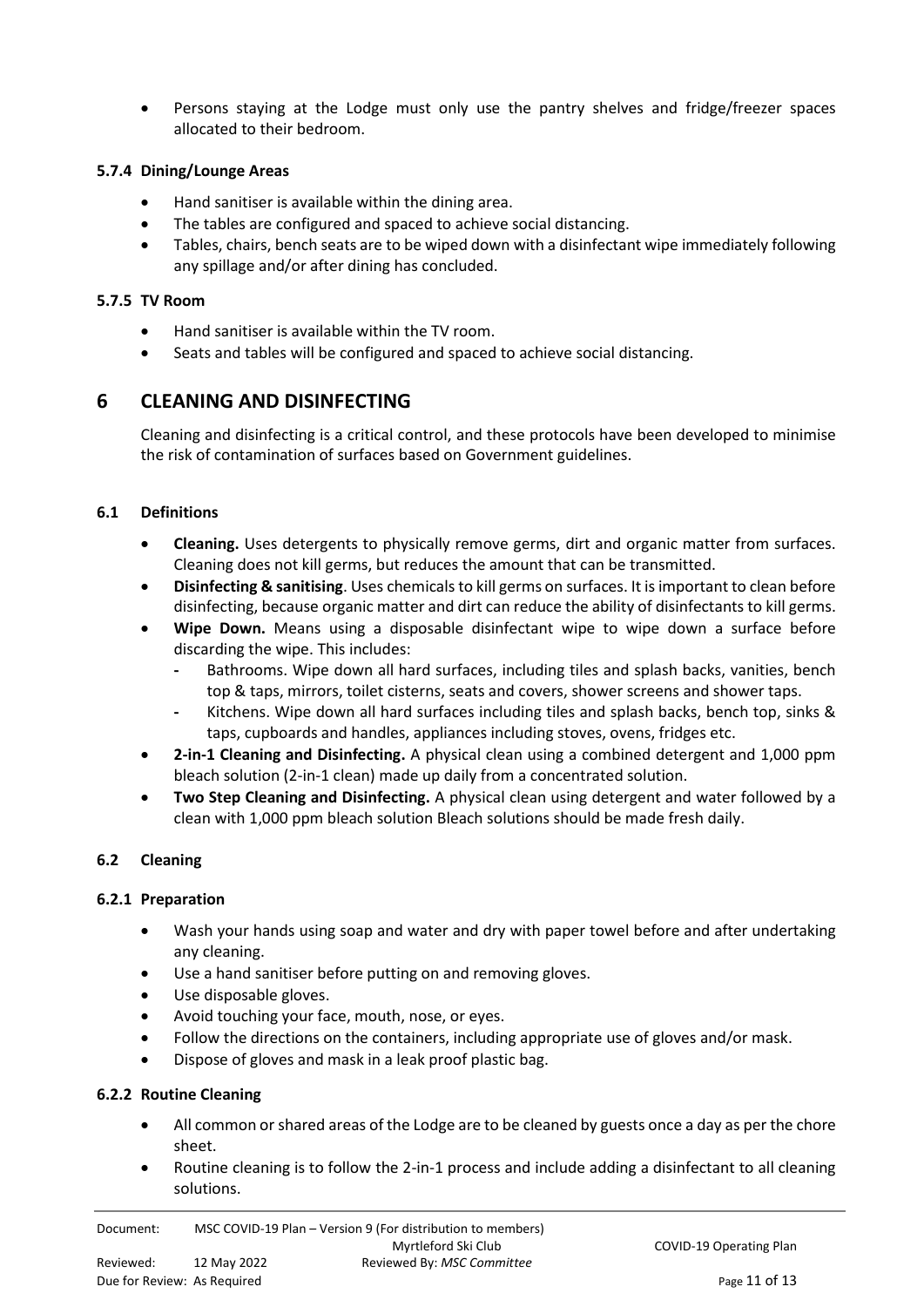#### <span id="page-11-0"></span>**6.2.3 High Touch Cleaning**

- Common and frequently touched surfaces are to be cleaned with a disinfectant wipe down multiple times a day in accordance with requirements outlined in this Plan and chore requirements for persons staying at the Lodge.
- Special attention is to be given to surfaces such as handrails, windows, wall heaters, tabletops, door handles, light switches, desks, toilets, taps, TV remotes, kitchen surfaces and cupboard handles.

#### <span id="page-11-1"></span>**6.3 Lodge Cleaning Schedule**

The Manager will prepare a cleaning roster to ensure all of the Lodge is cleaned in accordance with this CSOP and that persons staying at the Lodge undertake their cleaning responsibilities.

Cleaning duties will be the shared responsibility of persons staying at the Lodge and Lodge Managers(s). Persons staying at the Lodge will be responsible for cleaning duties in relation to their chores for cleaning bedrooms/toilets/bathrooms and common areas as required, in the list of chores assigned to each room.

#### **6.3.1 Cleaning Checklists**

<span id="page-11-2"></span>Checklists have been prepared by the Lodge manager and can be obtained from the Lodge manager to assist persons staying at the Lodge with cleaning, including:

- Bedrooms
- Bathrooms & Toilets
- Kitchen
- Dining, Lounge and TV Room
- <span id="page-11-3"></span>Ski storage and Drying Rooms

#### **6.3.2 Cleaning Records**

The Lodge has a register of all cleaning and disinfecting undertaken, including names of persons performing the cleaning and the time and date that it was completed. The Lodge manager will ensure that this is kept up to date.

#### **6.3.3 COVID-19 Response Deep Clean**

<span id="page-11-4"></span>If the Lodge has a person(s) staying at the Lodge who tests positive while in residence, the Lodge Manager, in consultation with the Committee, will arrange for a COVID Safe deep clean, which will be undertaken in accordance with Government guidelines.

#### <span id="page-11-5"></span>**7 COVID-19 IN THE LODGE**

#### <span id="page-11-6"></span>**7.1 Suspicion of a Person or Manager(s) having COVID-19**

If a person or manager has **symptoms** of COVID-19 but the infection is not yet confirmed, the following process will be undertaken:

- a. The person who has symptoms will be required to have a Rapid Antigen COVID-19 test (RAT) without delay.
- b. In the case of guests, if they do not have a RAT, they (and their travelling party) must vacate the Lodge as soon as possible.
- c. If the test result is positive, the person and their travelling party will have to vacate the Lodge as soon as possible, cleaning chores do not need to be completed.
- d. If the test result is negative, they should monitor for symptoms and complete their stay.